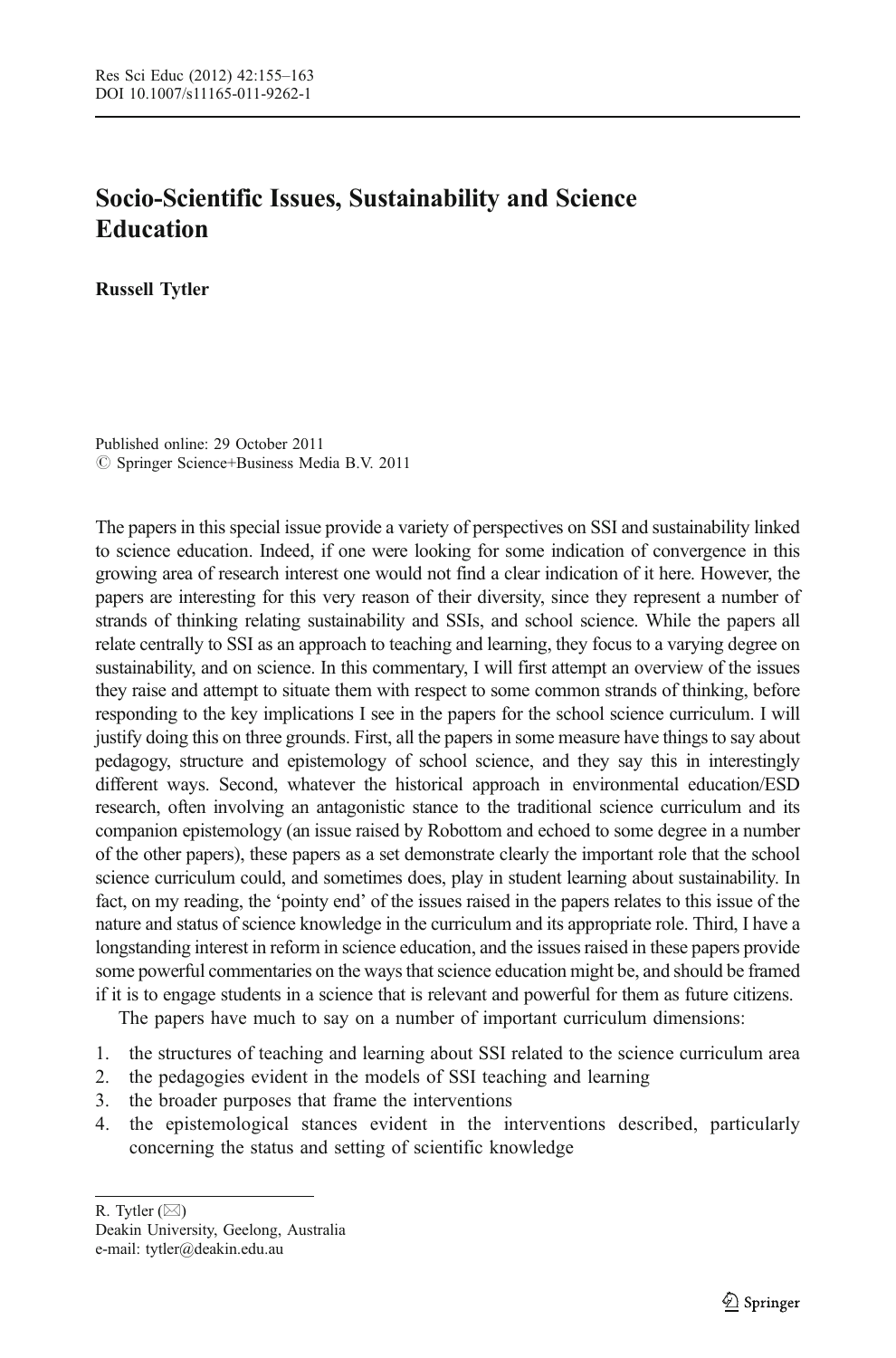On all these matters, the papers diverge considerably. For some papers, particularly those of Jean Simonneaux and Laurence Simonneaux and to some extent Lange, these distinctions are made within the paper and a range of interventions are described that represent variation across the dimensions.

#### The Curriculum Framing of SSI and Sustainability Interventions

While these papers describe interventions that cover a spectrum of arrangements for SSI and sustainability teaching and learning, fundamentally they describe two ways in which the intervention relates structurally to the normal school discipline-based curriculum—those interventions that sit squarely within a science curriculum framing, and those that involve a much more contextual approach for which science knowledge purposes are not the prime goal. For these, the context drives the logic of the study, and is often local, and multi-disciplinary.

In the first category the interventions are essentially framed within a science curriculum organized around traditional knowledge based topics. In each case however the interventions are interesting for the way that they broaden the purposes of school science, even as they sit within more traditional structures. Thus, in the Tomas and Ritchie study, imaginative essays on biosecurity issues sit within a biosecurity unit, with the SSI framed to broaden the scope of traditional science purposes to include knowledge of the societal interactions of science, broadening the genres of science writing students are exposed to, and engaging them through this expression of public participation in an SSI. The Bravo-Torija/Jimenez-Aleixandre paper describes an intervention where students pursue particular sustainability goals as a natural extension to ecology studies, within the limitations of a crowded curriculum. This is essentially a one-lesson intervention that both introduces a richer vein of (science) thinking about energy flow within a food web, and introduces the sustainability concept in terms of fishery management that can provide food over the long term. Like the Tomas and Ritchie study, the issue is not locally contextual, and the goals are correspondingly constrained. In this approach, non-local contexts are framed by the teacher or by literature research. The Spanish case is situated within a science curriculum that includes standards related to sustainability. I will discuss later and in more detail this question of the framing of sustainability and SSIs. The Klosterman et al. paper does not describe an intervention as such but takes as its starting point the possibility of teachers, within the science curriculum, using media to introduce SSIs. Here, the purpose is to pursue a scientific literacy notion of critical media reading. While the bar seems to be set reasonably low in this analysis for what would count as a legitimate SSI undertaken by teachers, the study shows that teachers, without support, will tend not to stray outside their traditional disciplinary boundaries even to a minor extent. The paper thus underlines the challenges for introducing SSI and sustainability into a traditional curriculum even in committed schools.

The first paper in the second category is that by Bencze et al., which looks at the possibility of introducing substantial SSI-sustainability studies within the science curriculum, as part of a project with committed teachers. The study is explicitly aimed at nurturing activist commitments, beyond aims relating to science conceptual and procedural knowledge. In this study the students carry out science-based investigations around issues they decide on, and develop to varying degrees activist commitments relating to sustainability. Here, as with the Klosterman et al. paper, the difficulty of instituting change within a traditional science curriculum is clearly demonstrated. The paper sits in some sense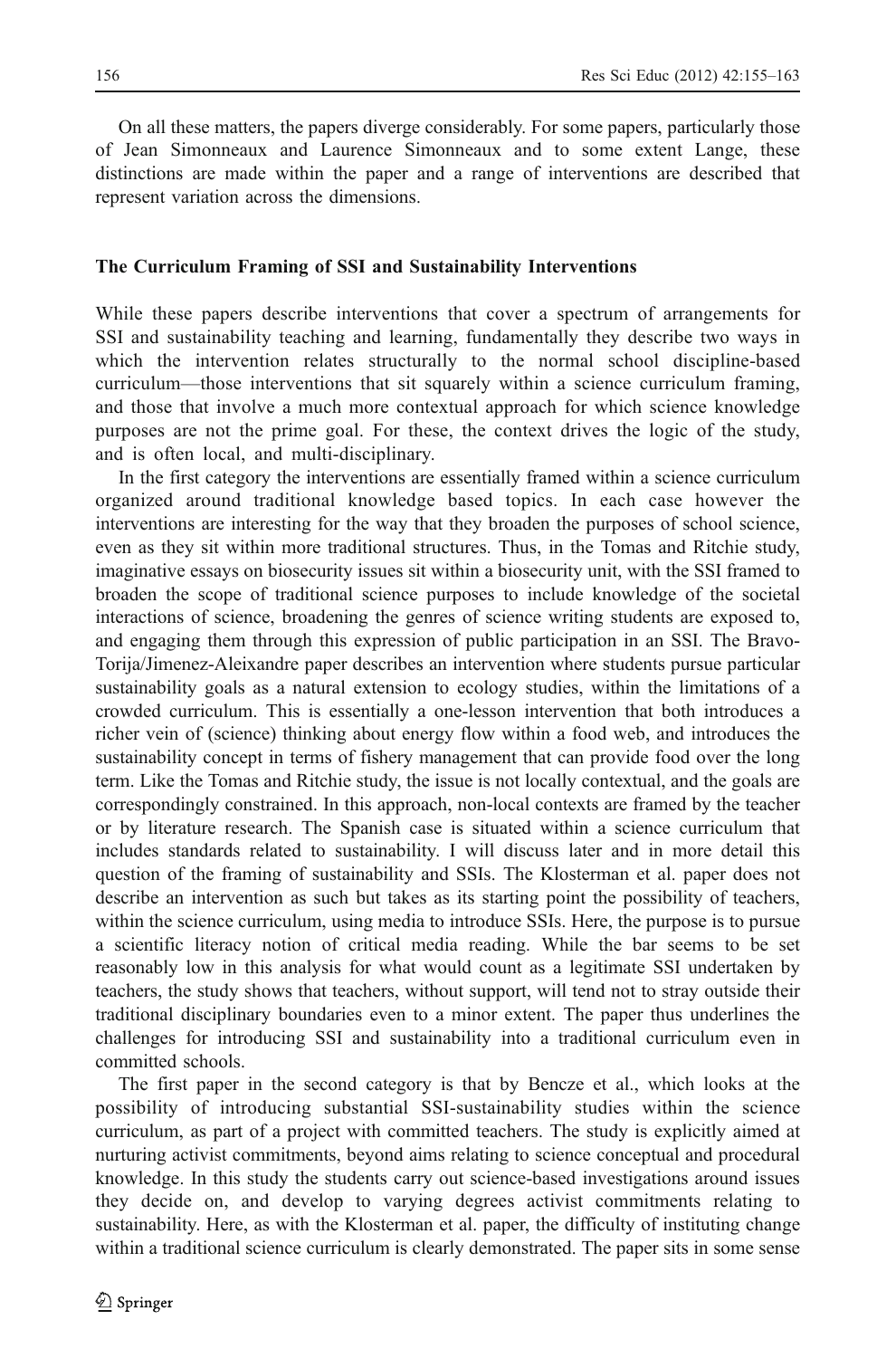between the categories in that the issues that students follow are local and contextual and are pursued for their worth, with science taking a supporting role as it does in authentic settings. Nevertheless the interventions proceed within the formal curriculum, and for some teachers it leads to more radical activist outcomes than for others.

Ian Robottom describes a large scale Asian investigative project initiative which lies outside normal curriculum frameworks and which, in the examples he describes, the student investigations are intensely local, multi-disciplinary, and socially progressive in the sense of being concerned to develop science in the interests of social well being. He speculates upon the possibility of this work being contained within normal curriculum frameworks and concludes that such work is inevitably contextually idiosyncratic. This work is different in kind from the projects described by Bencze et al. in that their aim is to respond to and plan for intervention to meet a local sustainability need—a techno-scientific intervention—rather than developing a personal plan of action and a social intervention. I would see these as being of a kind with a community-linked project described by Rennie [\(2006](#page-7-0)) in which students in a logging town identified the cause of smog as due to home heating technologies and acted with the council to devise policies to reduce this. The three projects described by Jean Simonneaux and Laurence Simonneaux all fall outside the scope of the 'normal' science curriculum in taking context seriously, and offering a critical perspective on the contribution of science to resolving ESD issues. This criticality ranges from acknowledging the limitations of science in resolving competing positions, to raising questions about the status of scientific knowledge itself. The Lange paper similarly describes projects that, while incorporating knowledge that sits within traditional curriculum boundaries, leads towards contextually specific and multidisciplinary interventions. We thus have, within these papers, a spectrum of possibilities for relating SSIs to science within the school curriculum.

## Pedagogies Underpinning the Interventions

One thing most of the interventions had in common was an inquiry where students responded to problems in ways they had a good deal of control over, and were supported to develop both conceptual and dispositional resources. The problems they responded to were in varying degrees local or universal, with different degrees of scaffolding built into the tasks. In some of the tasks they were supported with sophisticated and complex information developed with considerable resource input, such as in the Simonneaux case study of companion modeling around a biodiversity issue regarding pine plantations. In others they were individually autonomous in developing strategies and solutions such as in the SEAMEO projects described by Robottom. In some cases students worked individually, and in other cases team and even community collaboration and action was central to the task.

## The Purposes That Frame the Intervention

A range of purposes for the pursuit of SSIs can be discerned across the papers, with varying degrees of emphasis. One purpose most of the papers have in common is the awareness of the pressing nature of sustainability issues and the way that science and technology knowledge contributes to an understanding of these or otherwise interacts with the issue. This knowledge of STSE interactions takes different forms, however,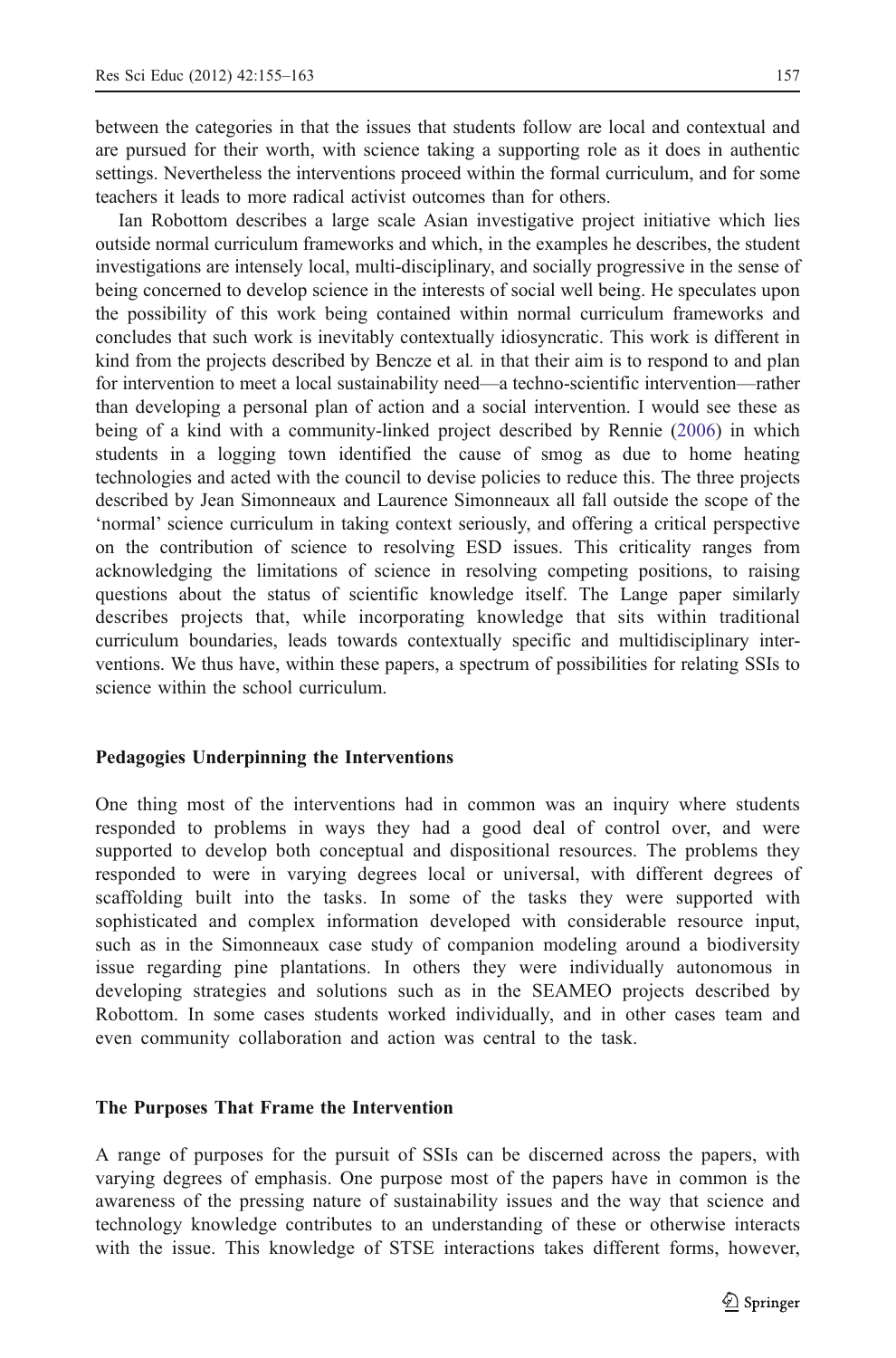seeing science and technological knowledge and products on a scale from benign to harmful. Thus, Bravo-Torija and Jimenez-Aleixandre describe students learning how knowledge of energy relations in a food web can help design sustainable fishery policy, and show how both science and sustainability knowledge interact to achieve a high level solution; Jean Simonneaux and Laurence Simonneaux provide examples of the sophisticated use of modeling of plant and animal reproduction and interactions to explore a biodiversity management issue within a 'companion modeling' framework, and separately take a critical stance on the nature of the scientific knowledge used to analyse food production or packaging policy; Lange describes science and mathematics teaching to support deeper understandings of climate change, and multi-disciplinary approaches to consideration of the effects of weather on human populations; in the Bencze paper (although this was not a feature they emphasized in the analysis) scientific tests were used to establish that bottled water has no superior qualities to tap water. In the interventions therefore, knowledge of representations of scientific concepts was important in resolving the issue, but there was a strong emphasis on the contextual relevance of this knowledge in not only understanding the sustainability agenda but in acting to effect this. The stance on science knowledge also differed. I will discuss this epistemological dimension separately.

Beyond STSE/sustainability knowledge, the purposes of SSI interventions found in these papers include increased engagement with science, a focus of the Tomas/Ritchie paper; greater critical awareness of media (Klosterman et al.) or appreciation of different genres one can use to communicate science (Tomas/Ritchie); and knowledge of investigative processes that are wider than the traditional 'variable control' design (Bencze et al.). An important outcome for a number of the projects was a disposition to act in the interests of sustainability or on other aspects of STSE interactions. Thus, we find a commitment to maintaining cultural identity and teasing out interactions between environmental, social and economic interests (Robottom); and a commitment to an activist stance was central to the STEPWISE project (Bencze et al.). These purposes echo the knowledge-attitude-action framework (Ballantyne and Packer [2005\)](#page-7-0) used in environmental education. Lange, and Simonneaux, unpack this notion of dispositions in interesting ways. Lange invokes the notion of 'otherness' to describe two distinct stances on the perception of actual or impending catastrophe; one essentially a pessimistic and helpless response premised on the idea that others are to blame, and the other a galvanizing stance involving the need for communal and personal action. I see this as linked to the self efficacy discussion in the Bencze et al. paper. The Simonneaux paper takes critical reflexivity as a fundamental outcome of SSIs, and argue for student active participation in scientific/social processes as a key pedagogical approach as well as a fundamental scientific literacy outcome. This issue of dispositions is a critical one for framing a stance on the place of SSIs in a curriculum designed for citizen action, and for developing an adequate curriculum response to a radical notion of scientific literacy.

#### Epistemological Stance

One of the key critiques of science education concerning its capacity to support a sustainable development agenda is the positivist epistemological underpinning of traditional science curricula and pedagogies, which makes it difficult to properly discuss the complex and contingent nature of science knowledge as it applies to SSIs. Ian Robottom alludes to this in describing a participatory action research methodology as needed to explore sustainability SSIs. The Lange and Simonneaux papers discuss this issue in detail, with Jean Simonneaux and Laurence Simonneaux identifying a number of distinct epistemological stances and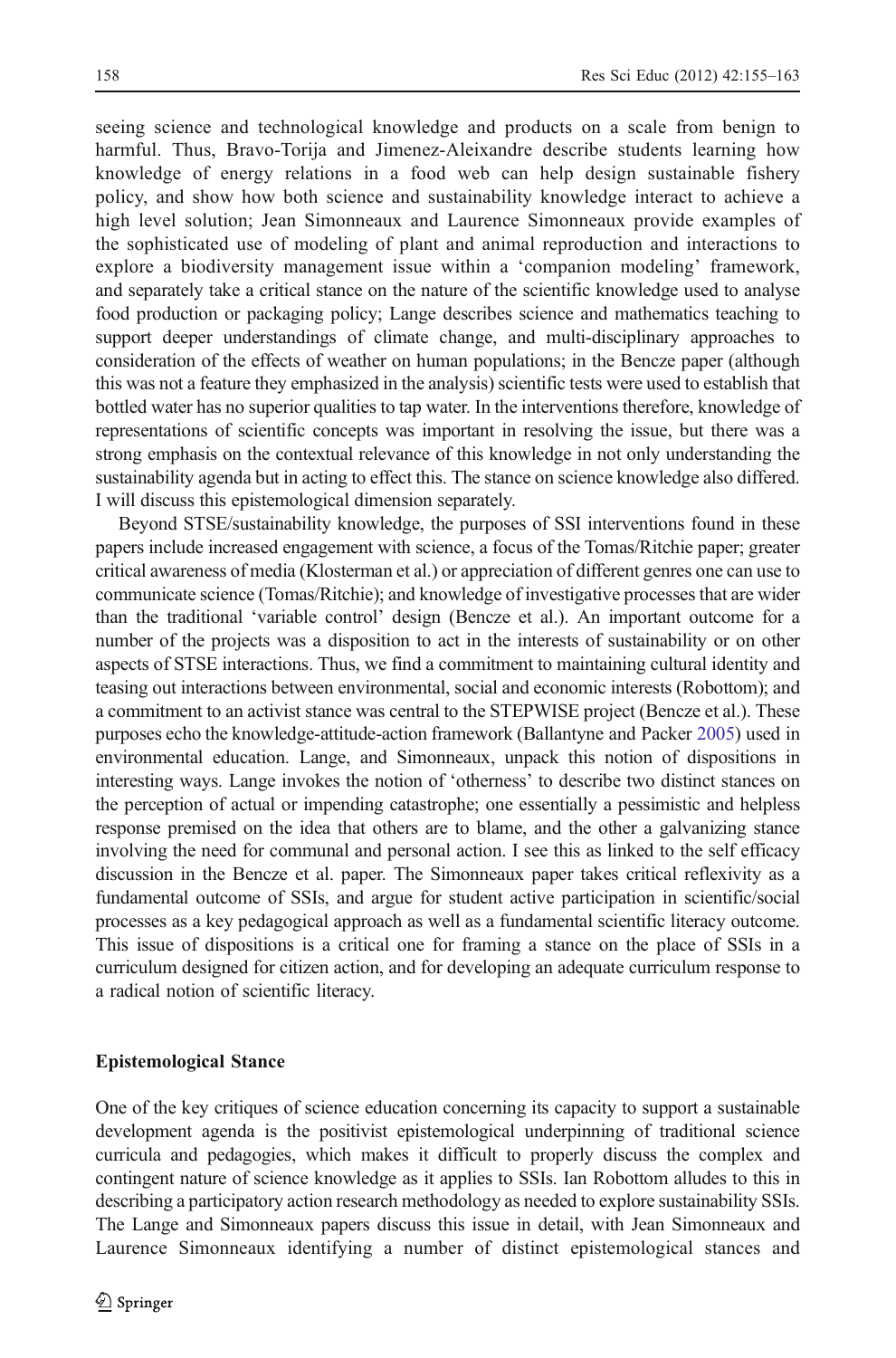corresponding conceptions of science knowledge that drive different approaches to SSI. Their model could be used to position the other interventions. Bravo-Torija/Jimenez-Aleixandre are critical of the epistemology represented in traditional science pedagogy. The intervention they describe, however, involves the application of canonical science concepts to sustainability planning, and would be consistent with the 'utilitarian'stance of the Simonneaux analysis, and a 'pragmatic didactic strategy'. Similarly, Bencze criticizes the way the positivist epistemology of traditional curricula and their uncritical 'infomercial'stance to science. Yet the student projects they describe seem to involve multiple epistemological and methodological positions. For instance, science is used productively to critique common assumptions about water quality. In these interventions, the role of science in supporting or constraining understandings and action in these SSIs is complex.

In science studies, the ground is shifting with regard to the epistemological underpinnings of science practice, and there have been calls within science education itself for classroom practices to better represent the complex, contextual and contingent nature of the epistemic practices of science (Duschl and Grandy [2008](#page-7-0)). This issue of the alignment of current views about the nature of science with a productive approach to education for sustainability, is worth revisiting.

## Repositioning Science Education to Accommodate SSI Perspectives

Dealing with sustainable development issues involves acknowledging competing value positions and interests. The legitimacy of wider viewpoints than scientific and technological knowledge and perspectives in resolving or even understanding these complex problems is universally recognized. The proper accounting of context is a major theme in contemporary science education research (Pilot and Bulte [2006\)](#page-7-0) and has been well recognized in major curriculum projects. In the past I have been involved in writing curricula with context as the core organizing principle, and experienced the contestation with science academy interests that this entailed (Hart [2001](#page-7-0)). However, in more recent times there has been wide acknowledgment within the scientific community of the need to have a more sophisticated representation of science practices within school science, and the need to better engage students in contemporary settings of science. Thus, in a set of recent focus group interviews with practicing science professionals, these scientists working in areas of climate change, health, water, infectious disease containment and modern materials were very cognizant of the public aspects of their work in terms of knowledge and support, and value positions, and correspondingly critical of the impoverished version of science represented in their own children's curricula (Tytler and Symington [2006](#page-8-0); Tytler [2007](#page-8-0)). Academies of Science have for many years advocated a more radical inquiry approach to teaching science than schools and teachers seem to be able to envisage. Correspondingly, while there have been significant contestations of the epistemological positions of science in the so called 'science wars', more temperate accounts (Osborne et al. [2003](#page-7-0)) have shown considerable agreement between scientists, sociologists and educators on the nature of scientific epistemic processes and the status of scientific claims. Modelling processes are increasingly recognized as central to science. Researchers in science studies (Duschl and Grandy [2008](#page-7-0); Latour [1999](#page-7-0); Nersessian [2008](#page-7-0)) have identified the complex, contextual, contingent and cultural representational practices used to establish and validate science knowledge. While this research has shaken belief in the notion that science knowledge can make claims to absolute truths, there seems to be general acceptance that the epistemic approaches of science represent the 'best game in town'.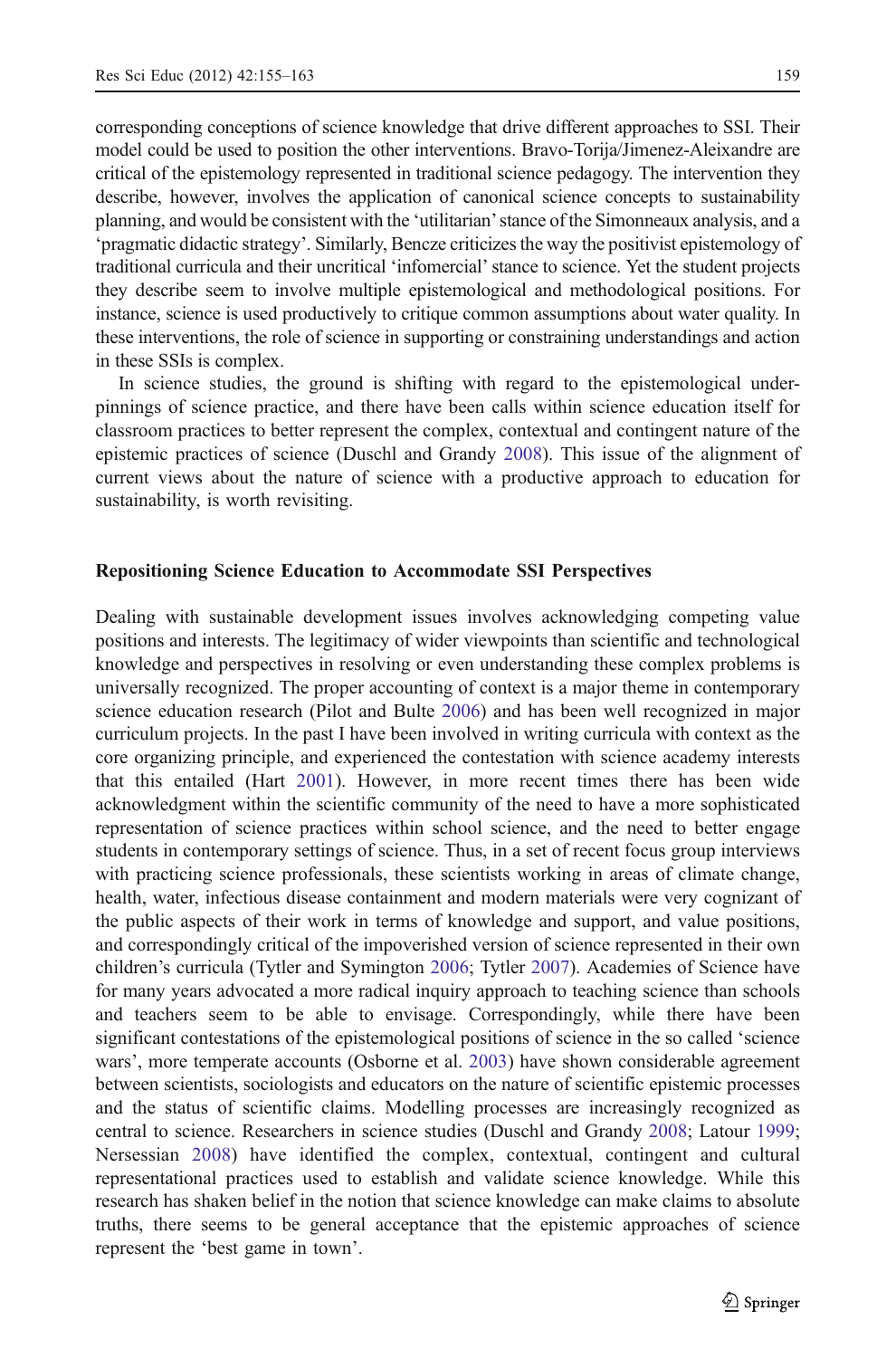The importance of science methods and knowledge is acknowledged in the papers in this special issue, and the contribution of science to these complex issues forms an essential component of the interventions described. Critique of epistemological positions taken by science in these complex and contemporary SSIs seems to relate to a) the simplistic positivist position underpinning transmissive curriculum traditions, and 2) the fact that contemporary science knowledge generated in these SSI situations of uncertainty and complexity are often taken to be more authoritative than is justifiable. Yet to overstate this contingent nature of science findings, and to fail to have students understand something of the nature of knowledge building processes of science, carries huge risk.

Recently, there has been considerable concern with levels of student engagement with science, and scientific literacy has been advocated as the chief purpose of science education. The papers in this special issue represent a variety of approaches that could provide ways forward for developing a serious engagement with a science literacy agenda, and the possibility of increased engagement of students with a richer version of science knowledge and practice. However, these papers offer quite various models of the place of SSIs, and sustainability, within a mainstream science curriculum, with different degrees of emphasis on science knowledge and wider outcomes. There is no doubt that a shift to SSI education as the basis of mainstream science education would significantly trouble gatekeepers in the science education community. While I was reviewing these papers, for instance, I came across a front page article in the UK Guardian newspaper describing an authoritative call for abandonment of an 'issues based' science education and a return to the teaching of basic science principles, on the basis that these are timeless in their applicability. Quite apart from these political barriers to SSI education, there is the substantive issue of a need to develop a capacity in students to work with key scientific concepts and methods at increasing levels of sophistication. The question becomes, how might these papers be used to provide models of how science education might be re-imagined to pursue a wider and more radical literacy agenda including sustainability concepts and dispositions. I will conclude this reflection by considering this from two perspectives. The first concerns pedagogies that represent more sophisticated epistemological stances to knowledge and practices in science. The second concerns ways that science curricula need to be structured to support the range of outcomes represented in these papers.

#### A Representation Construction Pedagogy

A major dilemma in science education concerns how to bridge the contradiction inherent in developing, on the one hand, students' knowledge of science as a set of ways of understanding the world—the product of centuries of thinking about how best to conceptualise phenomena, and on the other hand their perceptions of science and science knowledge as continually contested and revised (Osborne [2006\)](#page-7-0)—to introduce them to the epistemic processes of science, and its human aspects. The papers in this special issue would mostly emphasise this latter view, but in some, for instance the Bravo-Torija/Jimenez-Aleixandre, Klosterman et al., or Tomas/Ritchie papers, the consideration of this contestation sits within an otherwise traditional approach to science teaching and learning. It would be important, in my view, to extend this view of the constructed and contestable nature of science knowledge to the teaching and learning of science generally, even in the Simonneauxs' 'universal' sense. This would imply a broadly constructivist, inquiry approach to teaching (as Robottom argues) but even here the knowledge 'end product' is usually conceptualized as resolved and true in an absolute sense. The representation construction approach we have been working on recently (Tytler and Prain [2010](#page-8-0); Hubber et al. [2010\)](#page-7-0) focuses on science knowledge as a set of specific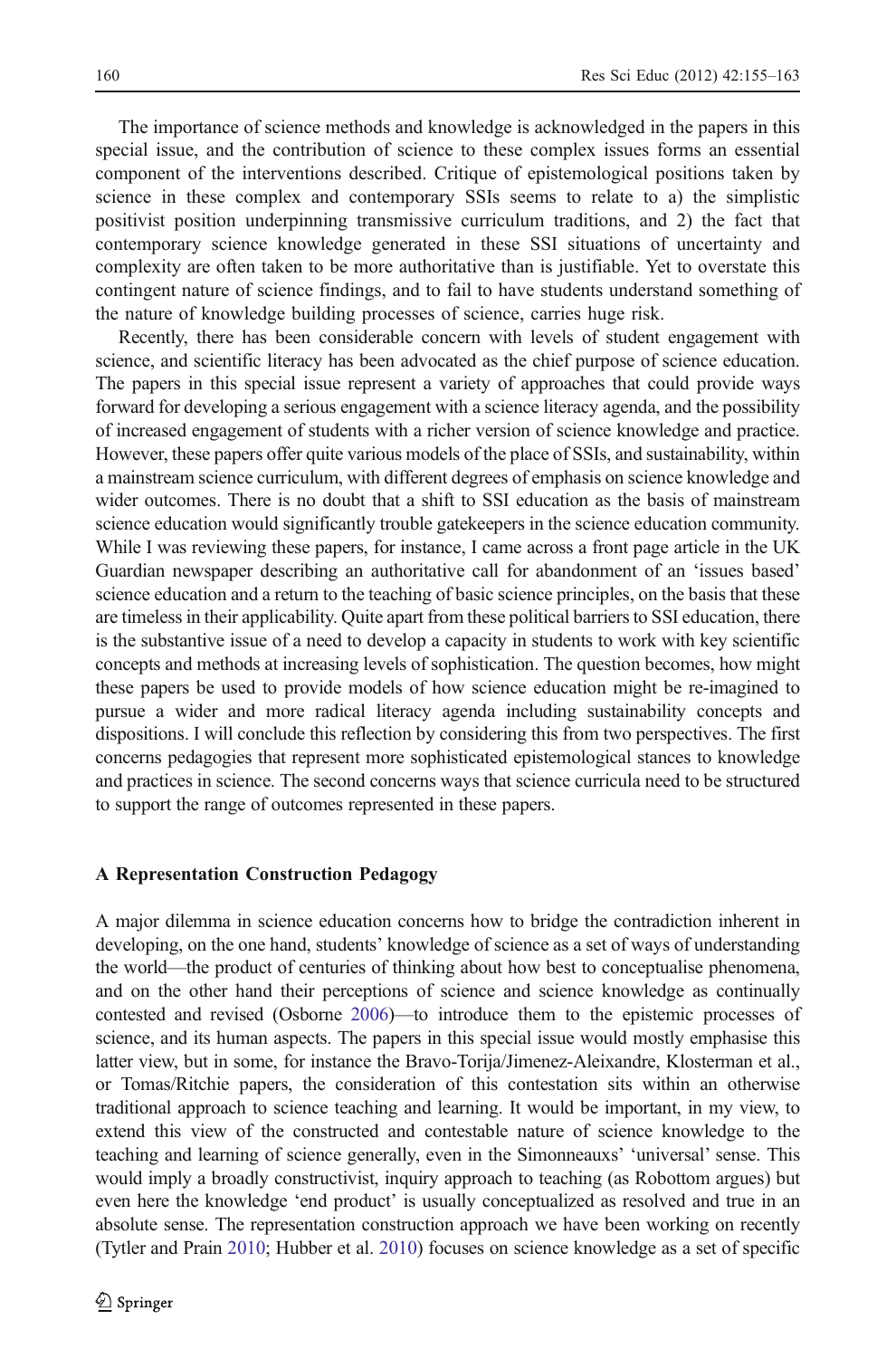literacies rather than universally resolved accounts of 'how things are'. In this pedagogy students are challenged to represent phenomena in varied ways and are led, through negotiation, to the canonical forms of science as representations, or models, that align with experience and explain in powerful ways. The epistemology is explicitly pragmatist, drawing heavily on Peirce [\(1931\)](#page-7-0). Thus, even with established science such as moon phases or the particulate nature of matter, the epistemological stance is utilitarian and skeptical in the sense of the Simonneaux paper, and the knowledge conceived of as engaged and contextualized. In further work on this pedagogy we plan to extend to SSI approaches, and I would argue that the knowledge stance adopted sits naturally with the flexible conceptions needed for students to grapple with complex and contested, contemporary sustainability issues.

## Structuring the Science Curriculum

If we are to seriously engage the school science curriculum with an SSI approach to teaching and learning sustainability, then this would need to be formally written into curriculum structures and documents. As the Klosterman et al. paper clearly and disappointingly shows, teachers will maintain traditional modes unless there is pressure to change. The Bencze et al. paper also demonstrates the importance of teacher epistemology and school commitments in supporting an SSI curriculum approach, as well as a curriculum structure within which such work can sit. The Bravo-Torija/Jimenez-Aleixandre paper provides one curriculum structure model, where lists of standards include sustainability statements, in this case 'to deduce practical consequences in sustainable management of some resources' added to a standard on trophic levels. This approach is used in other curricula, for instance the current South Australian curriculum contains such standards statements. The approach has the advantage of providing a specific requirement for addressing sustainability and also explicit advice on how to go about this. From a knowledge perspective such as is promoted in the paper, it works well.

However, the building in standards in this way can constrain and limit sustainability teaching. The approach would not cover the innovations described in Bencze et al.'s STEPWISE project. In particular it may not encourage innovations involving local and multi-disciplinary actions such as those described by Lange, or Simonneaux, and it does not address the attitudinal objectives and commitments to action emphasised in these papers. In the new Australian curriculum, there is a strand 'Science as a Human Endeavour' that sits alongside conceptual knowledge, and knowledge of inquiry processes, that introduce the possibility of opening up science curriculum objectives to include considerations of the nature of science and its interactions with society. The exploration of student knowledge development in the Bravo-Torija/Jimenez-Aleixandre paper for instance provides a model for exploration of the nature of sustainability knowledge that could serve as the basis for describing outcomes under such a strand. Jean Simonneaux and Laurence Simonneaux point to conceptions of science knowledge (plural, engaged, contextualized) that could also be used as a basis for thinking about increasing student sophistication in grappling with science knowledge in SSI contexts.

This still leaves the question of disposition, which is central to many of the papers in this issue. Tomas and Ritchie focus on student affect, and use a standardized measure supported by qualitative analysis to establish a range of emotional responses to the science. The study shows clearly the importance of social relationships as the site of positive attitudes with students, since most of the positive responses seem allied to interactions with the teacher or other students, and also the positive repercussions of allowing students to frame their response to scientific issues in their own way. In my view, there are many links in this paper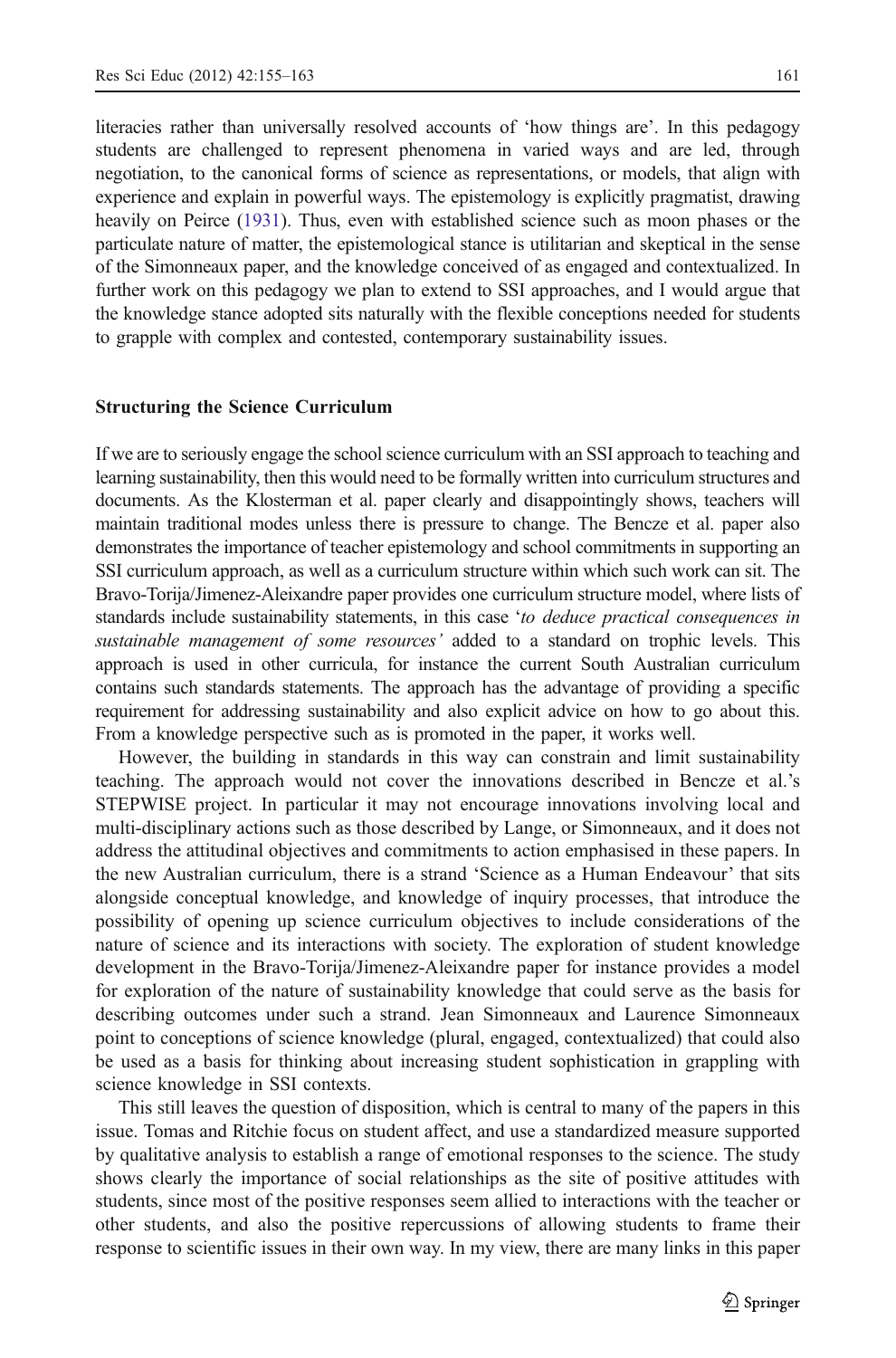<span id="page-7-0"></span>to the notion of student identity construction around scientific perspectives. Identity is also an issue for Robottom, and Bencze et al. The treatment of dispositions is different in the Bencze et al. paper, with a focus on active engagement with and a commitment to action on sustainability issues. The six criteria that relate to students' commitment to activism provide a useful set of dispositional dimensions that could help frame curriculum outcomes. Lange talks of moving students to consideration of 'otherness' in terms of the possibility of human action to reduce vulnerability, as a requirement for progression to action. His tripartite method starts with scientific models and conceptions and moves through prospective scenarios to collective actions. For Jean Simonneaux and Laurence Simonneaux, the aim of SSI education is to 'encourage participation and action in the scientific activity' rather than simply to learn to understand. For Robottom, praxis is a fundamental organizing principle, involving students in active, relational practice.

Insofar as SSI education implies utilizing scientific and other knowledge to commit to action, student dispositions are central to curriculum outcomes. I would argue that if we are to promote SSI education linked with the science curriculum, then within standards or outcomes relating to human interactions with science there needs to be a strong commitment to dispositional outcomes. These papers provide some interesting models for what we might mean by student disposition to utilize science and other ideas to meaningfully act. Further research is needed to expand our understanding of how we might more sharply describe dispositional outcomes in respect to sustainability issues in science education curriculum.

## **References**

- Ballantyne, R., & Packer, J. (2005). Promoting environmentally sustainable attitudes and behaviour through free-choice learning experiences: what is the state of the game? Environmental Education Research, 11 (3), 281–295.
- Duschl, R., & Grandy, R. (Eds.). (2008). Teaching scientific inquiry: Recommendations for research and implementation. Rotterdam: Sense Publishers.
- Hart, C. (2001). Examining relations of power in a process of curriculum change: The case of VCE physics. Research in Science Education, 31, 525–551.
- Hubber, P., Tytler, R., & Haslam, F. (2010). Teaching and learning about force with a representational focus: Pedagogy and teacher change. Research in Science Education, 40(1), 5–28.
- Latour, B. (1999). Pandora's hope: essays on the reality of science studies. Cambridge: Harvard University Press.
- Nersessian, N. (2008). Model-based reasoning in scientific practice. In R. Duschl & R. Grandy (Eds.), Teaching scientific inquiry: Recommendations for research and implementation (pp. 57–79). Rotterdam: Sense Publishers.
- Osborne, J. (2006). Towards a science education for all: The role of ideas, evidence and argument. Proceedings of the ACER Research Conference: Boosting Science Learning –What will it take? (pp. 2– 5). Accessed March 2010 at [http://www.acer.edu.au/research\\_conferences/2006.html](http://www.acer.edu.au/research_conferences/2006.html)
- Osborne, J. F., Ratcliffe, M., Collins, S., Millar, R., & Duschl, R. (2003). What 'ideas-about- science' should be taught in school science? A Delphi Study of the 'Expert' Community. Journal of Research in Science Teaching, 40(7), 692–720.
- Peirce, C. S. (1931–58). Collected Papers of Charles Sanders Peirce. 8 Volumes (Eds. Charles Hartshorne, Paul Weiss & Arthur W Burks, Vols 1–6), (Ed., Arthur W. Burks, vols 7–8). Cambridge, MA: Harvard University Press.
- Pilot, A., & Bulte, A. (2006). Why do you 'need to know'? Context based education. *International Journal* of Science Education, 28(9), 953–956.
- Rennie, L. (2006). The community's contribution to science learning: Making it count. Proceedings of the ACER Research Conference: Boosting Science Learning—what will it take? (pp. 6–11). Melbourne: Australian Council for Educational Research. Accessed March 2010 at [http://www.acer.edu.au/](http://www.acer.edu.au/research_conferences/2006.html) [research\\_conferences/2006.html](http://www.acer.edu.au/research_conferences/2006.html)